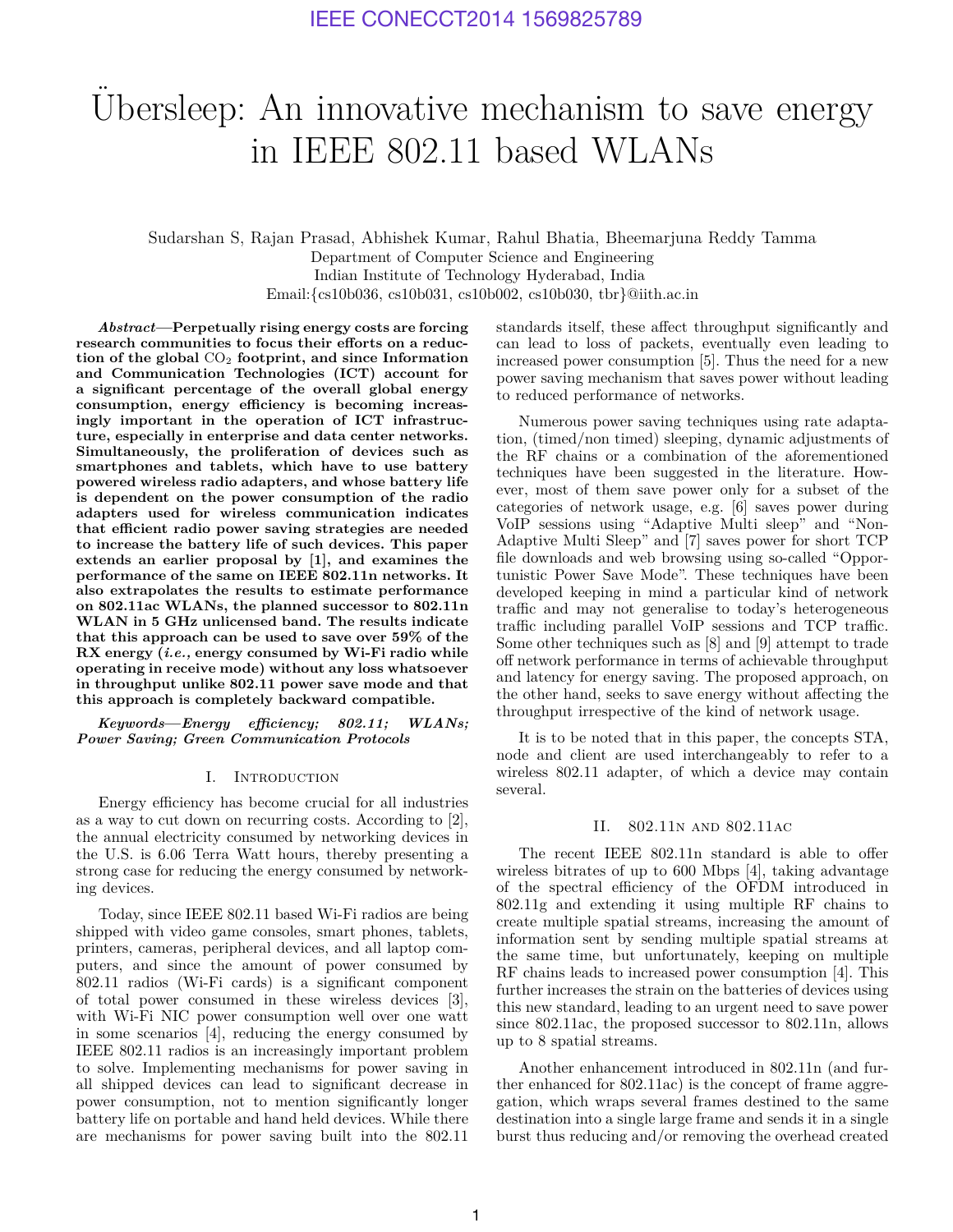by the 802.11 DCF MAC protocol which is contention based and leads to collisions, that further impact the data rates achievable, even if the PHY data rate were infinite [10]. This frame aggregation can either be of Ethernet frames from the higher layers (A-MSDU) or can be of 802.11 frames created at this layer (A-MPDU). We illustrate how this very idea can be used to further improve the power saving from approaches like [1] in this paper.

#### *A. 802.11 Power Save Mode*

Realising the need for saving power in 802.11-based nodes, many of which run on batteries, the creators of the standard added Power Save Mode (PSM) into the standard. However the original PSM, which relied on quasi-periodic announcements of downlink traffic from the Access Point (AP) immediately followed by PS-Poll packets by all PS-enabled nodes, which contended via the usual Distributed Coordination Function (DCF) plus back-off, had issues with scalability and loss of packets to nodes under moderate to heavy traffic load which when accounted for could even increase overall power consumption. This lead to the introduction of newer and more advanced modes of power saving in 802.11 standards [11], which are discussed below.

The 802.11n introduces a new MIMO specific PSM, called Spatial Multiplexing Power Save (SMPS). This mode of operation allows an 802.11n node to power down all but one of its receive chains, leading to reduction in power consumed, possibly at the expense of reduced throughput, with two sub modes of operation as indicated below.

- 1) *Static SMPS:* This mode has the node function like a legacy node without MIMO, as once the AP is sent a notification that the node is in static SMPS, it sends only single data stream to the node, which now powers off all but one of its receive chains, saving power due to reduction in the number of receive chains active.
- 2) *Dynamic SMPS:* This mode is similar to static SM power save except that the node rapidly turns on extra receive chains when it realises that there is a frame about to be sent to it, so that by the time the frame transmission starts, it can listen to all spatial streams.

In addition to the aforementioned modes, 802.11n also includes enhanced versions of the standard 802.11 PSM, called as Power Save Multi Poll (PSMP) which too is of two types:

1) *Unscheduled PSMP:* Unscheduled PSMP is the closest to legacy PSM in 802.11 standard. It extends the earlier proposal, Automatic Power Save Delivery  $(APSD)$ , and allows a node(s) to inform an AP that frames of some specified QoS levels should be buffered, while frames sent by the node at another set of specified QoS levels are to be considered triggers that will cause the delivery of buffered frames.

| Frame control | Duration | Receiver MAC | Rest of the packet |
|---------------|----------|--------------|--------------------|
| 2 bytes       | 2 bytes  | 6 bytes      |                    |

Fig. 1. The MAC headers of IEEE 802.11 frames mean that a station needs only to read the first 10 bytes to realise that the frame is not intended for it, at which time it would know the duration of the frame as well

|  |  | 4 bits 12 bits 1 byte 1 byte 2 bytes 2 bytes 6 bytes |  |  |
|--|--|------------------------------------------------------|--|--|

Fig. 2. If the incoming frame is an A-MPDU, we need to read 14 bytes for detecting whether the frame is intended for receipt by the current STA due to the additional overhead created by A-MPDU headers

2) *Scheduled PSMP:* Scheduled PSMP is a new addition in 802.11n which allows APs to send schedules to nodes so that they can know when they are going to get downlink traffic from the AP and sleep in inter-traffic intervals.

Though the built-in PSM is indeed capable of, and does save, power, it has certain issues. For example, the spatial multiplexing PSMs can lead to use of a reduced number of spatial streams leading to reduced performance, and the APSD mechanism can lead to frames being buffered for longer than necessary at the AP, which may even lead to buffer overflow and hence packet loss at the AP's packet buffers. In addition, under heavy load, these approaches can cause heavy packet loss, leading to reduced throughput. They also require support at both the AP and the end user nodes to be effective. In fact, as observed by [5], they can even lead to increased power usage at the nodes when these effects are accounted for.

#### III. Proposed approach

We propose here an extension to a method described earlier in [1], which leads to improvements in power usage, especially when the node running the algorithm is relatively inactive in an active network - an all too common scenario in today's world where low power devices such as smartphones connect to the same networks to which laptops and netbooks connect - without affecting the performance of the network adapter, with excellent energy saving (in fact, with improved energy saving) under heavy traffic/large number of active nodes in the WLAN system. In addition, this technique can lead to power saving even if implemented only at one end, without needing any modification at the other end. This means that smartphones and/or tablets implementing this approach will save power even on legacy 802.11 WLANs.

An overview of the proposed approach now follows, succeeded by an explanation of the reference implementation, performance evaluation and then the conclusions.

## *A. Overview*

802.11n radios consume significantly less power when in idle mode as compared to when in receive mode, as analysed by [4]. This means that keeping the radios in IDLE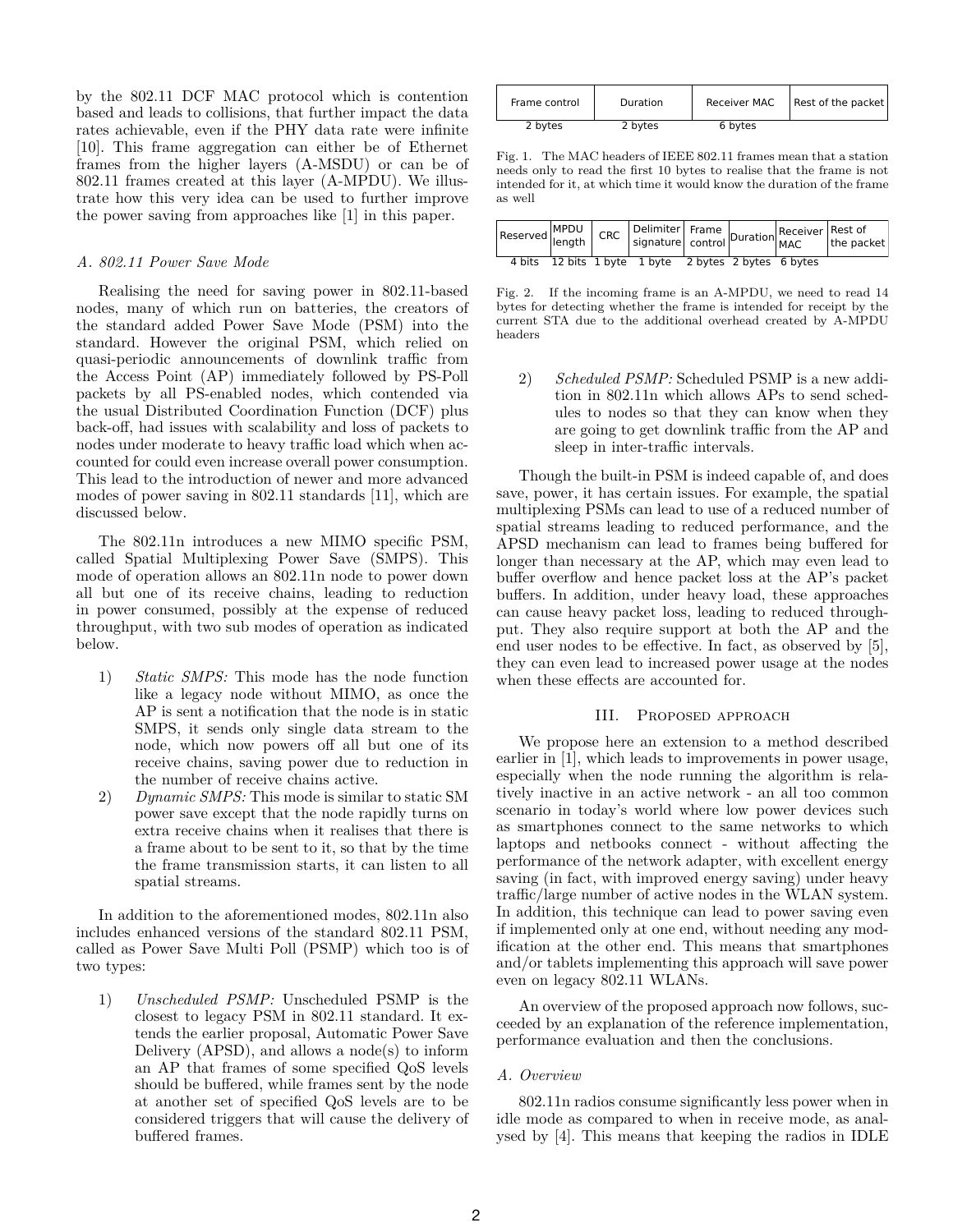|                   |              | Sleep    |            |
|-------------------|--------------|----------|------------|
| Earlier headers I | Receiver MAC | Duration | Packet end |
| Variable          | 6 bytes      |          |            |

Fig. 3. Übersleep visually demonstrated

mode rather than in RX mode can lead to significant savings of power. The default Wi-Fi mode, CAM (Constantly Awake Mode) leads to power penalties every time there is traffic on the channel, since all nodes (STAs) that sense the channel as busy waste time decoding the packet, only to discard it after wasting further more energy checking the FCS at the end of the frame. Similar to [1], our approach is based upon turning the radio off the instant we realise that the incoming A-MPDU/frame is not meant for the current STA as indicated in Figure 3, something which can be decided after reading the first 10 bytes alone as illustrated in Figure 1 (and for A-MPDUs the first 14 bytes alone as illustrated in figure 2) as opposed to reading the entire frame. We do not implement the alternate frame format proposed therein, however, for reasons that are discussed later in this paper. We believe this is possible to implement on existing commodity hardware, since experiments using a modified version of the ath9k driver illustrated that an Atheros card can be woken up after being given the command to enter the "network sleep" mode (which is essentially a partial sleep of the MAC and PHY layer) in around 50*µ*s.

## *B. Taking advantage of 802.11n/ac frame aggregation*

Frame aggregation mechanism introduced in the 802.11n allows a STA to aggregate together multiple packets destined to the same receiver and send them in one frame burst. Ubersleep can take great advantage of this since the aggregates usually occupy the channel for a significant amount of time, allowing all other STAs (to whom this frame is irrelevant) to sleep for a relatively large amount of time. The newly proposed 802.11ac standard further extends the limit on aggregation, and can aggregate frames up to 1 MB in size, thus allowing a STA to enter network sleep for a large amount of time despite the higher data rates provided by this standard. Thus, Ubersleep is easily extensible to 802.11ac and possibly to standards to be released in the future, since those upcoming standards are likely to add even more aggregation.

## *C. Analysis of effect on throughput*

This approach is based on STAs turning off their receiver the instant they realise the incoming packet is not intended for them and turning it back on at the expected end duration of the transmission. This approach is reasonable, since the CSMA/CA used in 802.11 means that nodes will not stop transmitting even when there is a collision. However, as [1] describes, there are situations where this approach can lead to packet loss, mainly since the usual mechanism of checking the FCS and discarding corrupt packets is bypassed when the node decides to sleep on a packet, leading to the possibility of corrupt headers being trusted. These cases are examined in this section.

It is to be noted that if the receiver MAC address is corrupted leading to a packet not meant for this node being classified as intended for it then the packet will be decoded and discarded after checking the FCS. The opposite does not lead to packet loss too, since if a packet intended for this node has a corrupt receiver MAC, appearing to be addressed to some other node, then the packet is corrupt anyway and the fact that this node slept during that packet will not matter at all. In fact any packet whose destination MAC appears to be the current STA's MAC is not a source of concern since the node will fully decode the packet and then check the FCS, discarding the packet if corrupt.

The potential for packet loss is mainly due to packets whose MAC appears to be different from the current node's MAC since these packets do not have their FCS cross checked, and their headers are trusted implicitly. It is to be noted here that if the bits of Frame Control (FC) field of 802.11 MAC header are incorrect and if an 802.11 DATA packet is misinterpreted as a control packet it will be decoded, checked and discarded which means there is no damage done. Similarly, if a control packet is misinterpreted as an 802.11 DATA packet due to corrupt FC bits there is no damage done since in the worst case the node sleeps on the packet which does not matter since the packet is corrupt in any case.

Thus the only case that is actually significant here is the case where the FC field is correct and the Duration field of 802.11 MAC header is the one that is corrupt. In this case, one of two things may happen:

- 1) The actual Duration field is more than the observed duration field: in this case either the node may not sleep when it could have actually slept or the node may sleep for lesser time than it could. While these cases lead to reduction in power saved they do not lead to packet loss.
- 2) The actual Duration field is less than the observed duration field: this is the case that is most worrying since the node sleeps for longer than necessary meaning it may not initiate transmissions when it potentially can and can even miss incoming transmissions. This is the only case that actually leads to packet loss. However as observed by [1] this case is so unlikely that we believe taking the small risk of this happening is better than introducing a new frame format which will not only break compatibility with existing Wi-Fi equipment but will also mean that in order for a node to save power all nodes on the network have to implement Ubersleep, especially considering that nodes will usually re-transmit any packets dropped in this manner. Another problem with the Duration field is that for Data packets the Duration field contains the duration for the complete frame exchange (i.e., DATA-ACK), therefore, it cannot be used to determine sleep time duration. We utilize the PLCP header fields, SIGNAL Field and PSDU LENGTH Word, that carry information about the transmission rate and length of the MAC frame, respectively, for determining the time duration at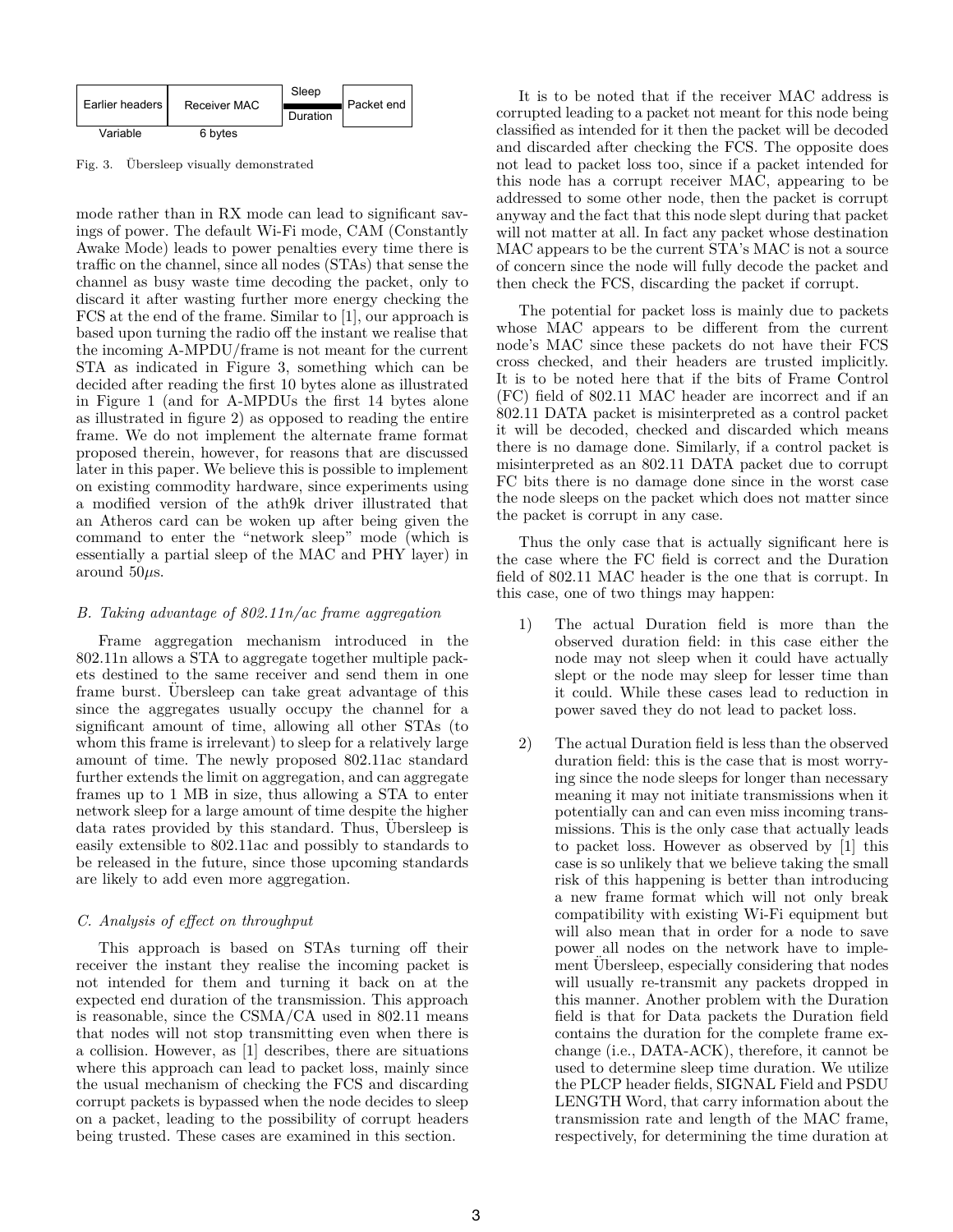which the Wi-Fi radio can be turned back on.

## *D. Comparison with built-in 802.11 PSMs*

The proposed approach's greatest benefit is that nodes can save power without significantly losing out on throughput by implementing Ubersleep, even when all other nodes in the WLAN are legacy devices and do not support Ubersleep. This is in stark contrast to the built-in PSMs in ¨ 802.11, which require support on the AP, which may not be available, especially in Small office/Home office (SoHo) use. In addition, the proposed power save scheme is not mutually exclusive with 802.11 PSMs, and can even be safely combined with it, since our approach does not in any way modify or shape traffic on the channel. The passivity of our approach also means that unlike 802.11 PSMs which force buffering of broadcast packets the moment even one node in the WLAN enters PSM, the throughput of other nodes on the channel will not be affected at all, unless they are transmitting to/from the current node. In addition, as analysed earlier, even the throughput of flows to/from nodes implementing Ubersleep is not significantly affected.

**Algorithm 1** The algorithm that is used by a receiver node implementing Ubersleep

| <b>if</b> Incoming packet is a control packet <b>then</b>   |
|-------------------------------------------------------------|
| Do not sleep on this packet                                 |
| else                                                        |
| <b>if</b> incoming packet is an A-MPDU then                 |
| Read the first 14 B to check the receiver MAC ID            |
| else                                                        |
| Read the first 10 bytes to check the receiver MAC           |
| ΙD                                                          |
| end if                                                      |
| <b>if</b> Incoming packet is not destined for this node AND |
| Sleep+Wake time $\lt$ duration of packet $AND$              |
| Energy can be saved by sleep then                           |
| Sleep through the duration of this packet                   |
| end if                                                      |
| end if                                                      |
|                                                             |

#### *E. Experimental setup*

Due to poor support for  $802.11n/ac$ , and especially for MPDU aggregation (which significantly boosts savings from the proposed approach), in most network simulators, we used an innovative approach to measure potential power savings due to the Ubersleep scheme.

A private infrastructure Basic Service Set (BSS) was set up and nodes were associated with it. Then on all these nodes, TCP and/or UDP flows were setup using *iperf* in both uplink and downlink directions. The data that they generated and all other management and control frames were captured using an *AirPcap-Nx* [12] wireless capture device. Capturing through monitor mode on Ubuntu with an Atheros wireless driver lead to an erroneous capture as the wireless driver de-aggregated the A-MPDUs into MPDUs and Block ACKs into regular ACKs before they were passed to *WireShark*, which made it impossible for us to study the effect of frame aggregation and block ACKs on Ubersleep. Similar results were obtained when



Fig. 4. Power saved by  $802.11n$  nodes implementing Übersleep



Fig. 5. Power saved by  $802.11$ ac nodes implementing Übersleep (extrapolated)

we performed a capture with a Broadcom driver on Linux and with a Broadcom driver on Mac OS X as well, forcing us to use AirPcap. The *TShark* [13] protocol analyser was used to pre-process the captured packets and extract all required information into a CSV file, simultaneously discarding unnecessary headers from higher layers. Finally, a python script was used to process this file and estimate the consumption of power by a reference receiver and compare it with one that implements Ubersleep, using the assumption that the power consumed during sleep activation and deactivation is the same as the full receive power and that the power consumed during the remainder of the sleep is equal to the IDLE power of 100*mw* as indicated by [4]. [4] was also used to estimate the consumption of power for a receiver in RX mode against the number of spatial streams in the packet being received.

## *F. Results*

The proposed approach was implemented in the manner described above, and the results indicated that Ubersleep on a receiver whose sleep+wake time is  $40 \mu s$  can save up to 60% of RX power (we estimate the percentage of power saved by the receiver side alone).

The results obtained on one test data set for three different nodes with different levels of activity clearly indicate that a significant amount of RX power can be saved in 802.11n radios, and that the power saved is not lowered too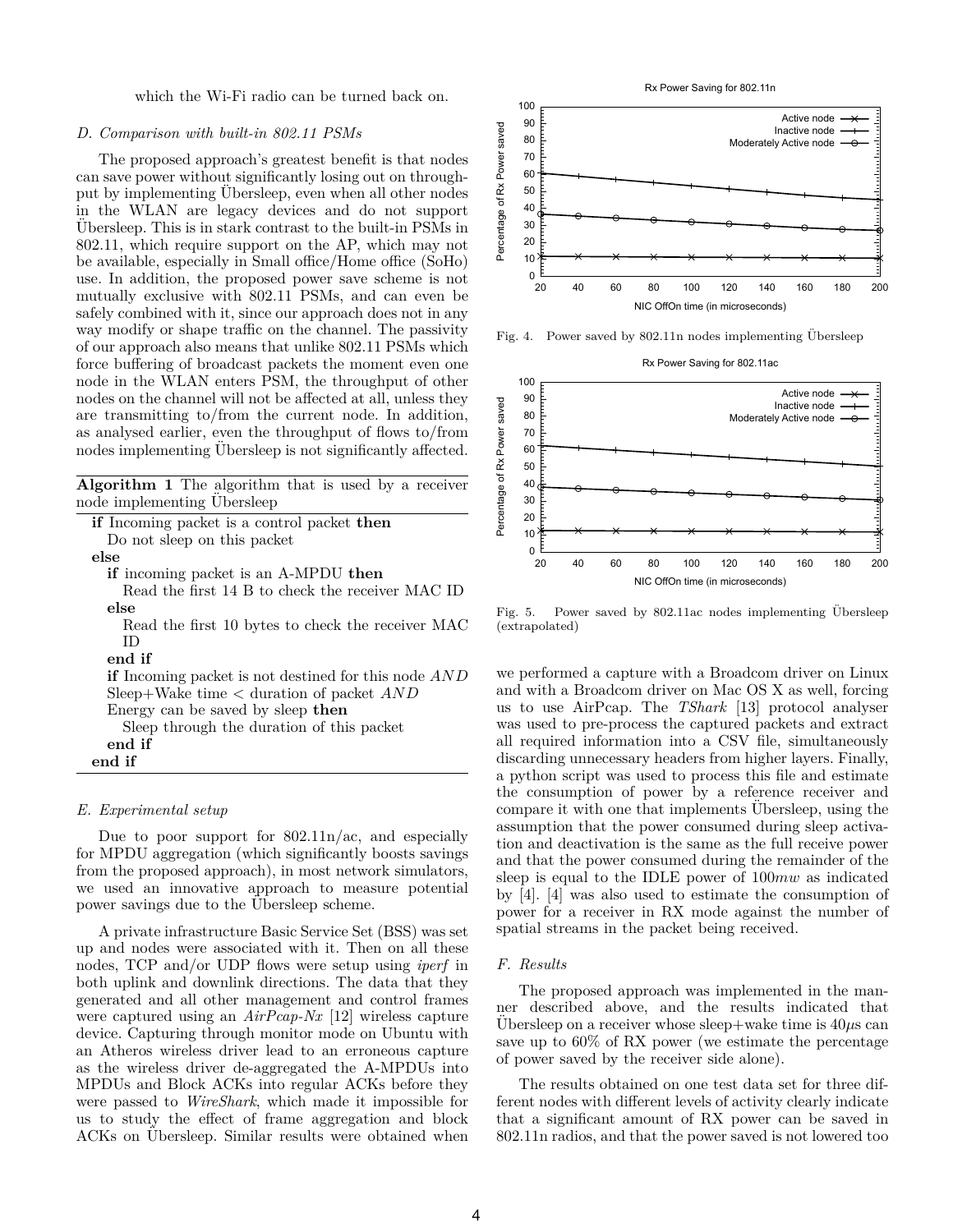| Type of node           | Power Savings $(n, \%)$ | Power Savings $(ac, %)$ |
|------------------------|-------------------------|-------------------------|
| Active Node            | 59.007                  | 61.29                   |
| Moderately Active Node | 35.54                   | 37.28                   |
| Inactive Node          | 11.69                   | 12.47                   |

TABLE I. The energy savings obtained using 802.11n/ac in percentage for various activity levels of receivers ASSUMING SLEEP+WAKE TIME AS  $40 \mu s$ .

TABLE II. The time savings obtained using 802.11n/ac in percentage for various activity levels of receivers ASSUMING SLEEP+WAKE TIME AS  $40 \mu s$ .

| Type of node           | Time Savings $(n, \%)$ | Time Savings $(ac, %$ |  |
|------------------------|------------------------|-----------------------|--|
| Active Node            | 68.44                  | 69.34                 |  |
| Moderately Active Node | 42.85                  | 43.82                 |  |
| Inactive Node          | 14.42                  | 15.22                 |  |

much by an increase in the sleep+wake time of the radio (although it does depend on the level of activity of the node). The results obtained on extrapolating aggregated frame sizes and data rates to those of 802.11ac indicate that our approach can generate significant saving even in this new and upcoming standard.

Figures 4 and 5 summarize our results, with results for 802.11ac extrapolated using normalisation factors for aggregate size and transmit rate. We show the power saving on three different nodes, with different levels of activity in the trace file (the less active nodes saving more power) in Table I (for a representative sleep+wake time).

We extrapolated the results for 802.11ac. The extrapolation that we did was based on the following points and the multiplication factor was calculated accordingly:

- 1) **Packet size:** 802.11ac increased the maximum packet size to 1MB (as compared to 64KB in 802.11n). So the sizes of all packets were multiplied by a factor of 1024/64.
- 2) **Rate factor:** 802.11ac also significantly increased the datarate when compared with 802.11n. Thus we increased the datarate in our calculations, which in-turn reduced packet air time. We used a Cisco white paper [14] available for 802.11ac to estimate the factor by which datarates increased to be 6930/600.
- 3) **Power Consumption:** We were not able to find any data about the increase or decrease in power consumption values. Hence in this paper we have made the assumption that the power consumption remains same for the components in 802.11ac as compared to 802.11n.

Furthermore, we believe that the actual power saving that Ubersleep achieves for 802.11ac may be higher than our calculations because all 802.11ac packets are necessarily A-MPDUs.

We also estimated the percentage of time that a node could spend in sleep mode, and the results obtained on one test data set for three different nodes with different levels of activity clearly indicate that a significant amount of RX time can be saved in 802.11n radios. This measure counts the time for the radio to sleep and awake as saved as well. Since most frames are larger than about 150*µ*s, the percentage of RX time saved seems to be independent of the sleep+wake time because the radio ends up picking exactly the same frames to activate Ubersleep. It can also be seen that under the assumption the radio consumes power equal to the idle power when in sleep mode and consumes power equal to RX power while in the process of entering/exiting sleep, the power savings are consistently lesser than the time savings. The variance of this against

the sleep+wake time of the radio was also analyzed and is summarized in Figure 6.

When we extrapolated the data rates to 802.11ac and simultaneously extrapolated the aggregate size, we observed that similar savings can be expected for 802.11ac as well, with results indicating that this approach is extensible to 802.11ac as well. The results extrapolated for 802.11ac are plotted in Figure 7.



Fig. 6. Time savings for  $802.11n$  radios implementing Übersleep



Fig. 7. Time savings extrapolated for 802.11ac radios implementing Ubersleep ¨

The results for a particular representative sleep+wake time for both 802.11n and 802.11ac are summarized in Table II.

#### IV. CONCLUSIONS

The proposed Ubersleep mode in  $802.11n$  has been successfully tested. As we observed, A-MPDU aggregation boosts the power saved by this approach significantly without any increased latency or loss in throughput. Thus, an extension of Ubersleep to 802.11ac mode promises even